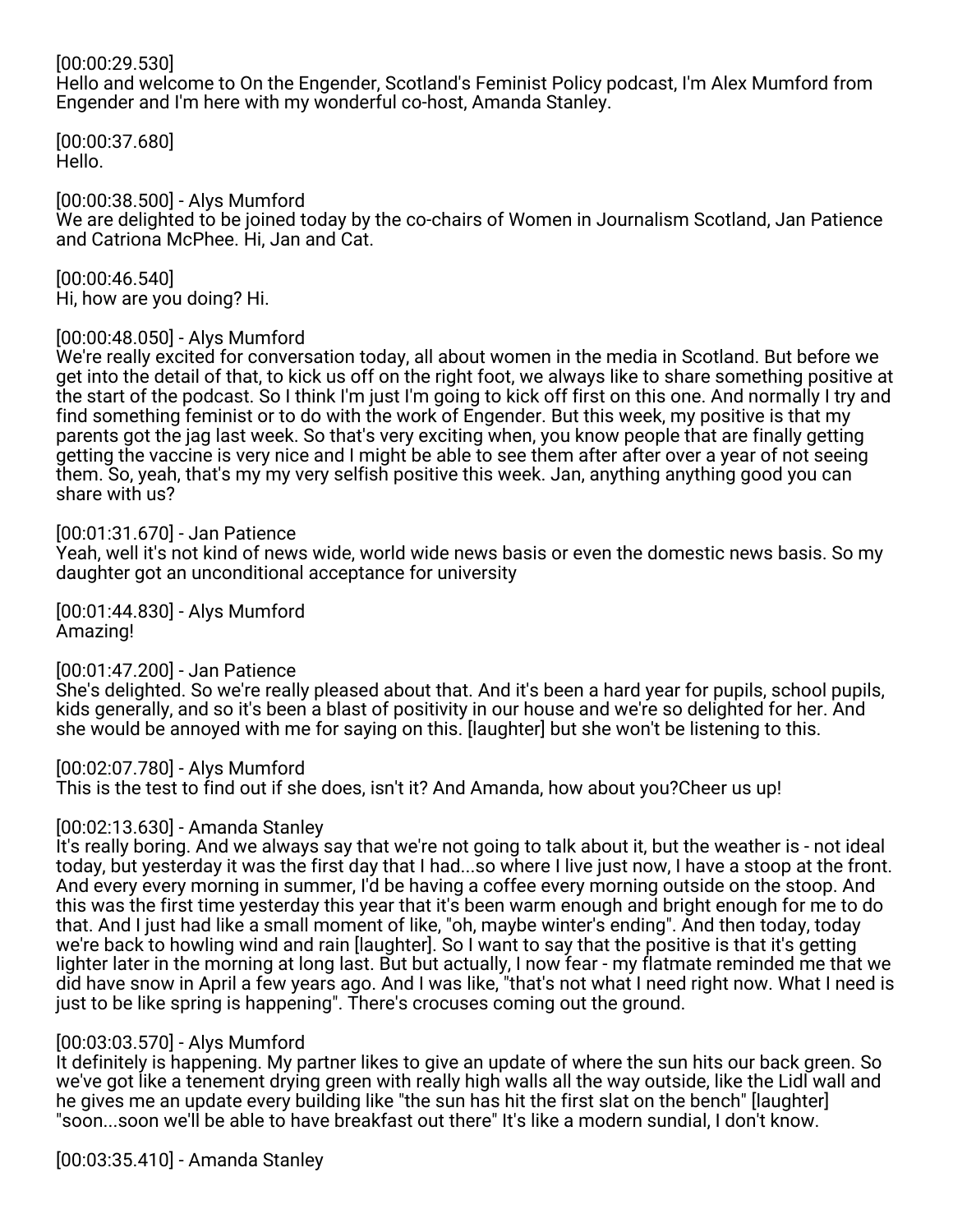OK, so today we're talking all about women in Scottish media and we're delighted to have two representatives from Women in Journalism Scotland here. Jan and Cat, can you tell our listeners a little bit about why Women in Journalism needs to exist? Either of you feel free to to jump in first?

#### [00:03:52.330] - Jan Patience

Well, women in journalism started officially at the end of 2016, that's Women in Journalism Scotland. It was actually a kind of a reiteration of a group that existed in the 1990, which Jean Rafferty, an amazing journalist started up. And it was very pretty strong actually in the nineties. But obviously there wasn't the sort of wherewithal to have networks, social media networks and so on, back then, so it required people to have a lot of energy behind it. So late 2016, Shelley Joffre, BBC Scotland's investigations editor, got together with Libby Brooks, Scotland correspondent of The Guardian, and discussed the lack of a group - they were both in touch with Women in Journalism UK. And they said, "well, just fire ahead and start up". So that's exactly what they did. The first meeting was held in the November 2016 and the first minister, Nicola Sturgeon, was a guest - it was very successful with a lot of buzz around it. And it really just went from there and people volunteered to be on the committee. We have meetings and it got off the ground. So since then it's been sort of evolving. But the main core values are to create a network for women journalists to sort of have strength in numbers, to support one another, to provide advice and training, which is what we've been doing for the last well, nearly five years seems to have gone very fast.

## [00:05:23.530] - Amanda Stanley

And Cat why does it need to exist? So obviously, we have a bit of history now about the organisation. Why why do you feel like it needs to exist in Scotland in the context of the Scottish media as well, specifically?

# [00:05:35.720] - Cat McPhee

Well, we still have a gender imbalance when it comes to representation in journalism, much like other industries as well. So you will find that there's very few editors of Scottish titles going back through the history of Scottish newspapers and publications. We have more now, but there's still nowhere near a 50:50 balance. And that extends to bylines and front pages as well, and even down to case studies of people using stories still mostly is still far swayed in the favour of men. And so Women in Journalism's important to try and redress that balance, which is the interests of everyone that we do that, but especially for young women who are coming up through the industry and who should be allowed to have a level playing field for the jobs and the pay that they deserve. So that's kind of what drives us to try and redress that balance. And like I say there's some progress on some fronts. And I think print is a little bit behind broadcast journalism, for example, to try to give women a hand up to level the playing field.

## [00:06:42.350] - Jan Patience

Yeah, that has been quite an important factor in Women in Journalism since it began, really, because it's become more and more apparent that there are great yawning chasms between where men and women sit in journalism. And it's partly, as Cat says, print is pretty much behind because it was always male dominated for a variety of reasons. And it's a systemic thing. It's a hard physical industry to be in. And I think women push on you know maybe they sort of stop to have children traditionally that disadvantages you in journalism, there's no doubt about it. So there are a lot of things that still need to be addressed.

## [00:07:31.670] - Alys Mumford

Absolutely, yeah. And one of the things - I can't believe Women in Journalism Scotland's been going on 5 years that's amazing, it's flown by hasn't it, I remember talking about it when it was being formed. And one of the things that is great about Women in Journalism Scotland existing and and the work you're doing is that I think often when people talk about women's equality in the media, we talk a lot about the media we consume. And obviously that's really important, we talk about sexist portrayals of of women we talk about, you know, sexualization, objectification, poor representations of violence against women. And obviously, what plays into the media that women can consume is who's creating that media. So we're going to focus in this episode on that gender equality within the media that we talked about. And we're going to look at two key pieces of research throughout this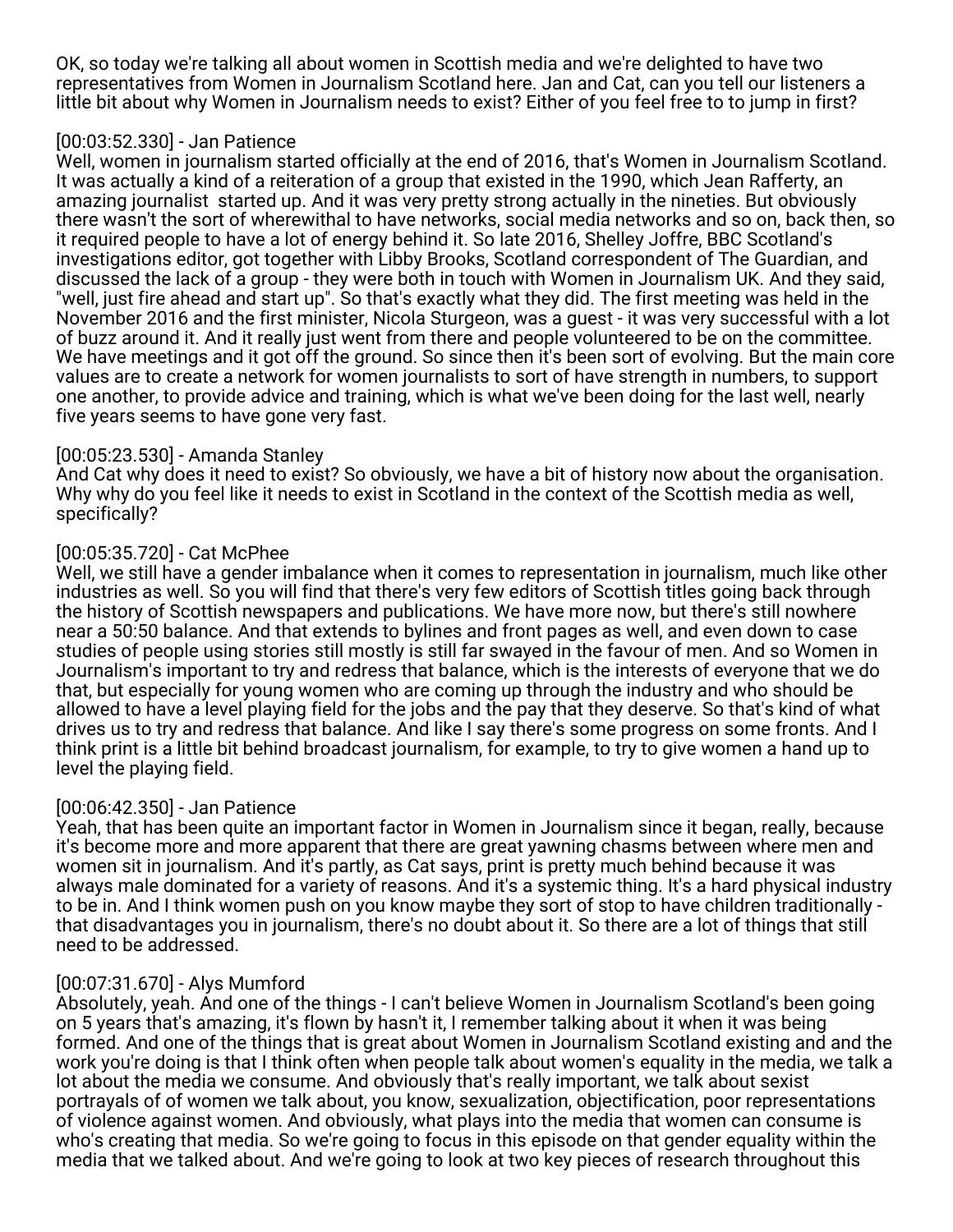episode. First off, we're going to talk about the research undertaken by Women in Journalism Scotland towards the end of last year, which focused on those experiences of women working in the media in Scotland. It made for a pretty depressing, although unsurprising in lots of ways, reading. Can you tell us a bit more about the research, what you found? Why you decided to do it?

## [00:08:36.350] - Cat McPhee

Yeah, depressing's a good word to describe it. When we were going through the results and crunching the numbers, and I have to say it was pretty heartbreaking. A lot of the women were quite candid and very frank about where things stood for them at the moment as as freelancers or journalists working from home (sorry my bairn's trying to talk into the microphone!). So, yeah, it painted a very stark picture. But to just give you a sort of an overview, a bit of a snapshot, it was things like: we found that 18 percent of the women who responded had lost their jobs and that 30 percent felt that the jobs were very insecure and they were likely to lose them within the year. So there was a huge amount of stress and anxiety attached to those feelings of just job insecurity. And almost 40 percent of women freelancers have lost more than half of their commissions, which is a huge chunk of income and of course, freelance work, freelance work is a huge issue predominantly for women, because freelance work offers women the flexibility and the part-time hours that they often have to take to balance childcare, which are again predominantly falls on the women. And so the freelance sector has been hit extremely hard through Covid and that in turn has predominantly hit women. So that was a huge issue as well. So we've had 40 percent of freelancers losing half their income. I mean, how do you live on that? I just don't know. So there was a huge stress coming from that.

# [00:10:07.820] - Cat McPhee

The other things that cropped up, there was a lot of abuse directed at journalists - journalists in general, but it seemed to be there was an increase in the sexist abuse directed at women journalists. And sixty one percent said they'd seen abuse increase in the past year. Fifty six have been directly abused while doing their jobs in the media this year. Some of them in person out in the street while working on the pandemic, which is just a horrific thing to have to put up with in your role, and a lot of them said that the mental health implications of being a women and journalist on social media had been a great drain on the mental health, it had been really detrimental for them. And it was making them either not want to go online, or rethink their careers. And then talking about going back to childcare and caring responsibilities of the women that responded to our survey, of which there were 92 - those of them had children under 16. Seventy eight percent of them said that childcare responsibilities had fall to them due to the pandemic, many of them are having to look after children and home-school, whilst also working from home, often in the same room. And they were saying that the stress of this was just immense. It was really hampering their ability to do their job. And of course, we can't compare this directly for men. But if you know that 78 percent of women are taking on the childcare, it's clearly falling far disproportionately on the women. So they're juggling huge roles and caring commitments and extra stress - and less pay for it and taking on extra commitments at work with no compensation. All this is a very bleak picture to the point where half of the women that responded said their mental health had deteriorated to the point that it impacted on their ability to do the job, which you can totally understand when you look at all those figures and all the different factors that have come in in the last year. So, all in all, we've looked at the whole picture from the survey, we just felt that equality in media has been one of the casualties of 2020. It's really regressed unfortunately, and that has detrimental impacts for everyone, but it's terrible - when the media loses its plurality and its diversity of voices, that is reflected back in society. And it's a step backwards for everyone. And it's something that we felt we really need to address and try and highlight. So that's really the survey. That's where it came from. And that's what we took from it.

## [00:12:28.950] - Jan Patience

I mean, I think the reaction to Cat as well was quite significant. You know our colleagues - male colleagues - in the media shocked as well and sort of not even knowing what to say about it, because it just..it's so stark.

# [00:12:46.320] - Cat McPhee

Absolutely yeah. I mean, men who support the organisation were as appalled as we were by all this and it's left people, it's left a lot of us wondering "what can we do to address this?" What steps can we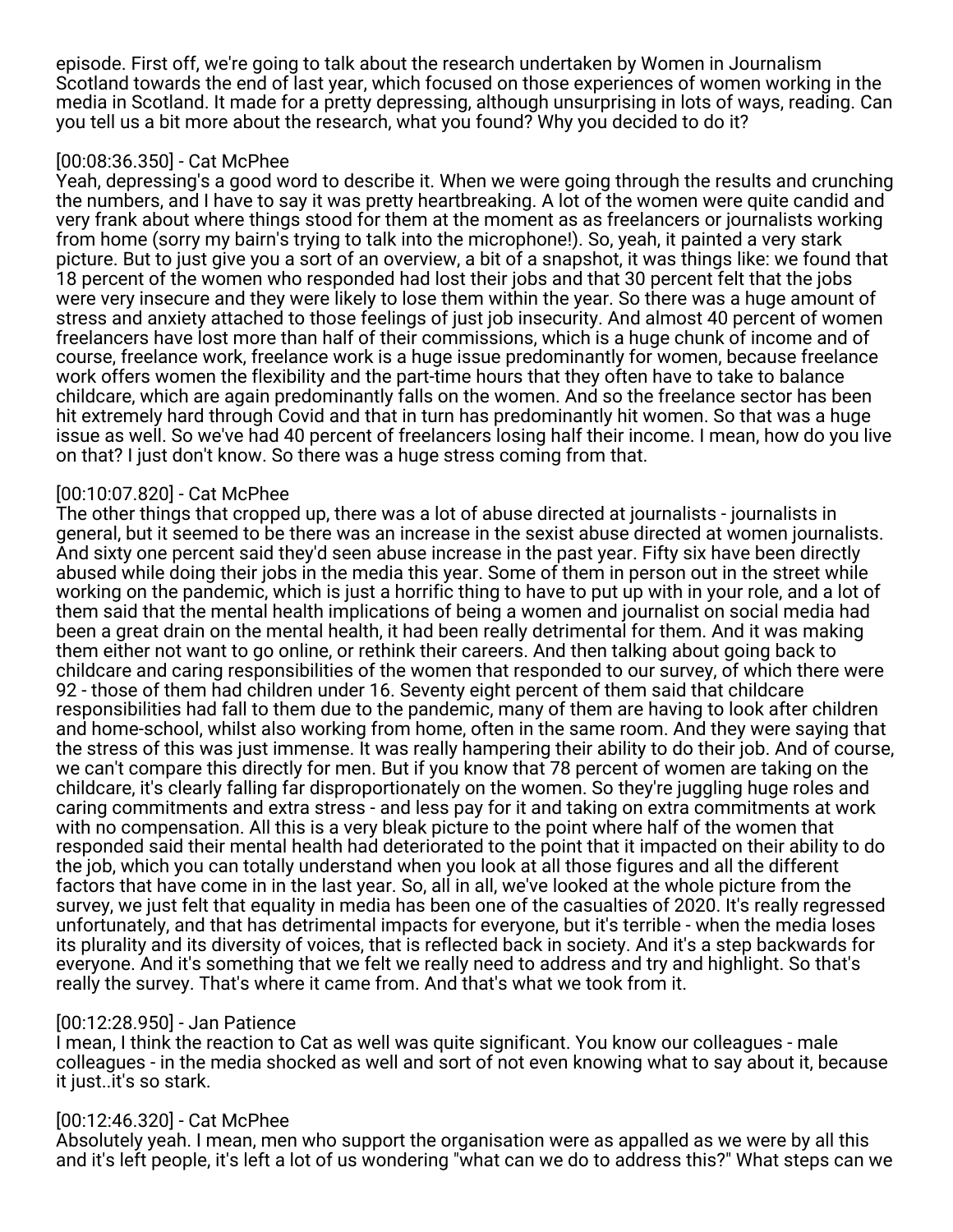take in 2021 to try and claw back some of the hard won gains that have been made, but unfortunately have been lost?

# [00:13:05.490] - Jan Patience

Yeah. I mean, I think it's interesting, isn't it, that we launched Women in Journalism Scotland mentoring scheme towards the end of last year, which is something that we've wanted to do for a while and has been asked about it for a while and there was a lot of interest in that. And so that the applications made for, you know, a quiet sort of depressing reading actually, as well, because people, by this period having been the pandemic for seven or eight months at that point and just needing a pal you know? Needing someone who is not within their immediate circle - as a professional pal, if you like, ou know someone who you would normally meet in the course of your work, who would just give you a bit of a talking to and say, well it'll get better, or have you tried this? And so on. So you know That's what - I think everyone's missing that in this day and age but that that, to me, quite sort of I felt quite sad reading through a lot of these because great women all just sitting on their own, working away at home trying to...constant tsunami of depressing news.

# [00:14:20.100] - Cat McPhee

Some of the quotes that came in from the ladies that took part : "the number of job losses in the media is worrying, especially cuts to part time positions which are predominantly held by women. I'm not optimistic for the future as I feel there will be many more journalists chasing much fewer jobs and as a freelancer I will be at the end of a very long line with no real support to gain paid employment . If I was a single-parent family, I would seriously consider retraining as things are so precarious. And that was another comment that came up a few times - women saying that had they know the way things were going to be going they wouldn't have gone into journalism or they're seriously thinking about coming out of it.

# [00:14:54.030]

Another one talking about the abuse that women have received. Someone said they felt like there were "armchair misogynists emboldened by world events". Others said they felt that they were "back to the same conversations that we're having in the 1990s and that although the conversations may have progressed, action has really not progressed in any way." "Being the main child care provider, I feel having to take time off to care of my children during lockdown impacted on how I was using the newsroom - instead of doing news when I came back, I was pushed to features and those who had not taken time off were given the bigger stories. And just one more then: "I felt isolated and scared. As a single parent I also had to do all the homeschooling. I felt a heavy burden on me and felt fearful about the future.

## [00:15:38.390] - Amanda Stanley

That really highlights the impact that Covid-19 has been having on women in Scotland, but also just the wider problems that have been going on for such a long time. What do you think needs to happen then? What do you think needs to change in terms of support networks? I mean, you'd already mentioned Jan, about even just within the current pandemic and restrictions, even like younger journalists, just not having that support network that they might have had if they were able to be in offices or to be at more networking events. What do you think needs to happen?

## [00:16:07.910] - Jan Patience

Well, probably needs to be a joined up approach from employers. I mean, I'm self-employed, so I haven't got an employer to have a joined up approach. But I think it sort of then trickles down to everyone. If there is, sort of, an employer taking a lead in and recognising that that there is...that journalists need to be supported more. Everyone's sitting at home sort of doing the job to the best of their ability, but they're, just sort of anecdotally you know, sort of in newspapers I've worked for, you know, they've not got great tech - they're sitting there they can't take in lots of images to produce a print version and an online version of a newspaper, you know, those sorts of little things like that. And it's just the day to day sort of news and features and newspapers and news broadcasts. It's all just a juggernaut that moves so fast that nobody's got any time to just sit and take a step back. It's quite a difficult culture to deal with, with the pandemic. You know, it's not that it's not perfect for anyone, but...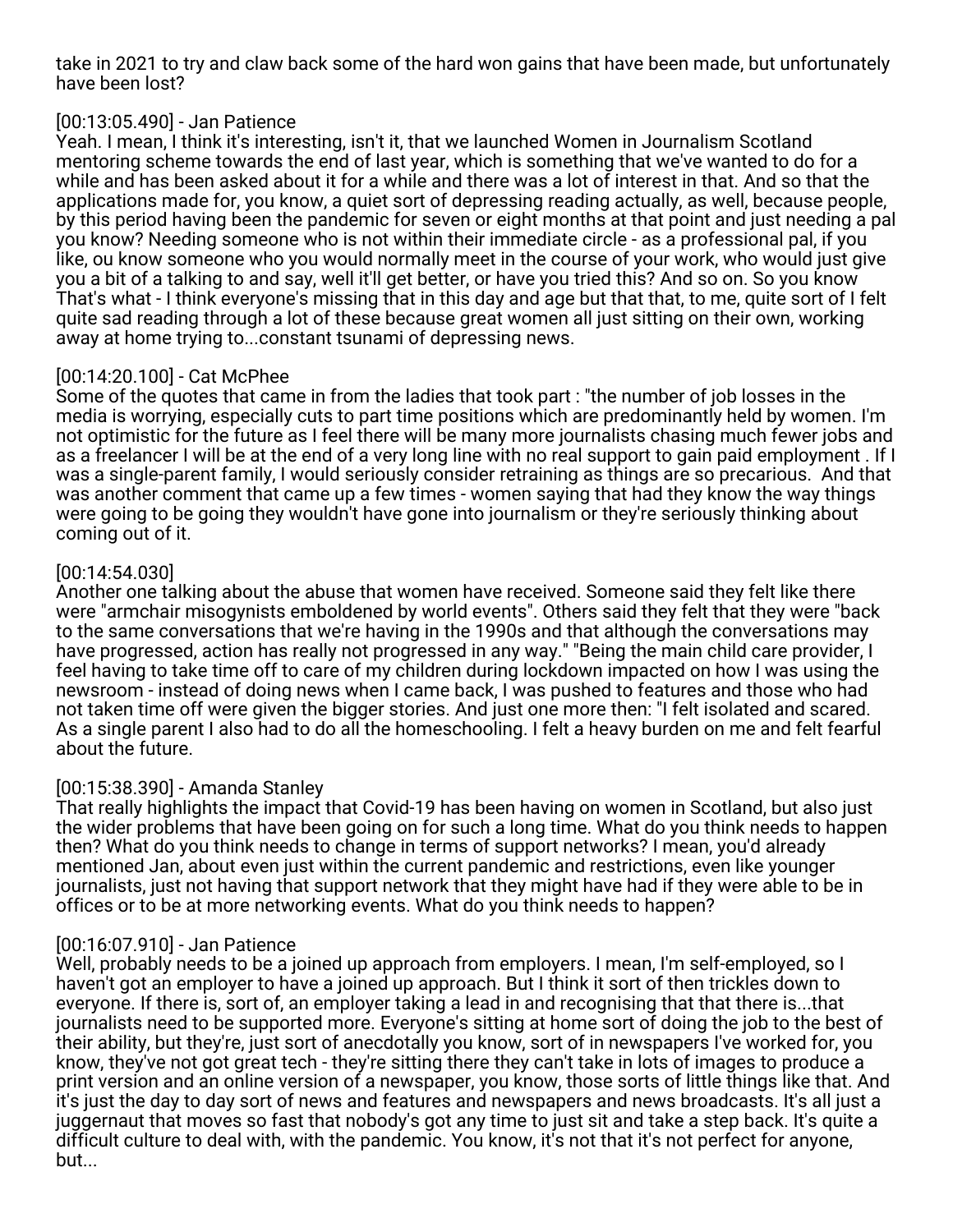# [00:17:24.500] - Cat McPhee

If I could add in as well - so we asked women at the end of the survey, what would you like to see Women in Journalism Scotland campaigning on, to do on your behalf? And the overwhelming response was equal pay. So 50 years after the equal pay legislation came in, this is still a huge issue. Legislation hasn't been enough to get a guarantee of equal pay. I personally think more now needs to be done. We need to seriously, as a society across - all industries, not just journalism - but we need to seriously rethink how we approach equal pay and achieving that and whether that means regulation, post transparency, there's lots of things that can be discussed in more detail. But it was clear from our survey that that is still the outstanding issue. The overwhelming issue for women in the media and more needs to be done for sure.

## [00:18:09.560] - Jan Patience

you know, I think the BBC situation highlighted that for everyone and I think it's a much deeper problem throughout the media with people not knowing what the other person earns. And transparency is not is not a given. And women are less likely to ask for a pay rise. As we discovered last week, didn't we Cat? During a workshop that we did with Women in Journalism, a woman journalist who oversees four hundred people at the BBC said to us: "well, women just don't come and ask for a raise from me, but the guys do. So there's just a problem with that.

#### [00:18:47.870] - Amanda Stanley

Yeah, most definitely. And I think also I've always kind of hoped that one day they would maybe be this like 'Guild of of Creative Freelancers' in Scotland of women who would be like this is how much I charge for my day rate or this is how much I.." you know this kind of thing, because it is so hidden. And it is something like the lack of transparency, not just within paid employment, such as working at the BBC under contract, but as a freelancer knowing, knowing your worth, I think is something that is not discussed enough either. And I would love to see there be more more work around creating a network that, in which we could have them discussions and be frank.

## [00:19:26.490] - Cat McPhee

Yeah I'd be up for that definitely! Yeah, I just wanted to flag up; there's a brilliant initiative - it's an open Googledoc anyone in public can access - it's done by a Twitter account called MediaSalariesUK and basically this is a great initiative to try and bring more transparency to pay negotiations in the media. And hundreds of people have entered their job titles, a rough description of where they work and their roles and then they put in their pay. And it's just a brilliant resource that you can reference to see roughly what everyone else is getting, male or female, and use in your own negotiations to try and level the playing field. So these kind of things are great examples of how people are doing things off their own backs to achieve pay equality. Yeah, absolutely.

## [00:20:10.340] - Jan Patience

I think that's a great idea Cat - pay across the board, freelance and employed, it's just not talked about enough. And we should be more sort of, more proactive .as you say, just sort of share practice. I mean, as a freelancer, I've been doing this for a long time, now , and you know you don't - when I get a Commissioning Editor that is dead straight right from the beginning and says "right you'll get this", or, you know "is there any room for negotiation" from my part, that kind of conversation up front is welcomed. And I just had a situation yesterday when I kind of, you know, despite being quite experienced at this, I found myself in a situation where I was going to be writing something for nothing. Do you know and I'm like "No, it doesn't work that way!" Do you know "Oh we're a charity, we don't have a big budget." "Well, I'm not a charity, that piece of work will take me three days to do, you know?"

[00:21:04.630] - Cat McPhee Mm hmm.

#### [00:21:05.540] - Jan Patience

So it's a really grey area and I don't know if it's a 'British thing' or a 'Scottish thing'. We don't talk about, or a 'woman thing' - don't talk about money. But we need to start having conversations about money.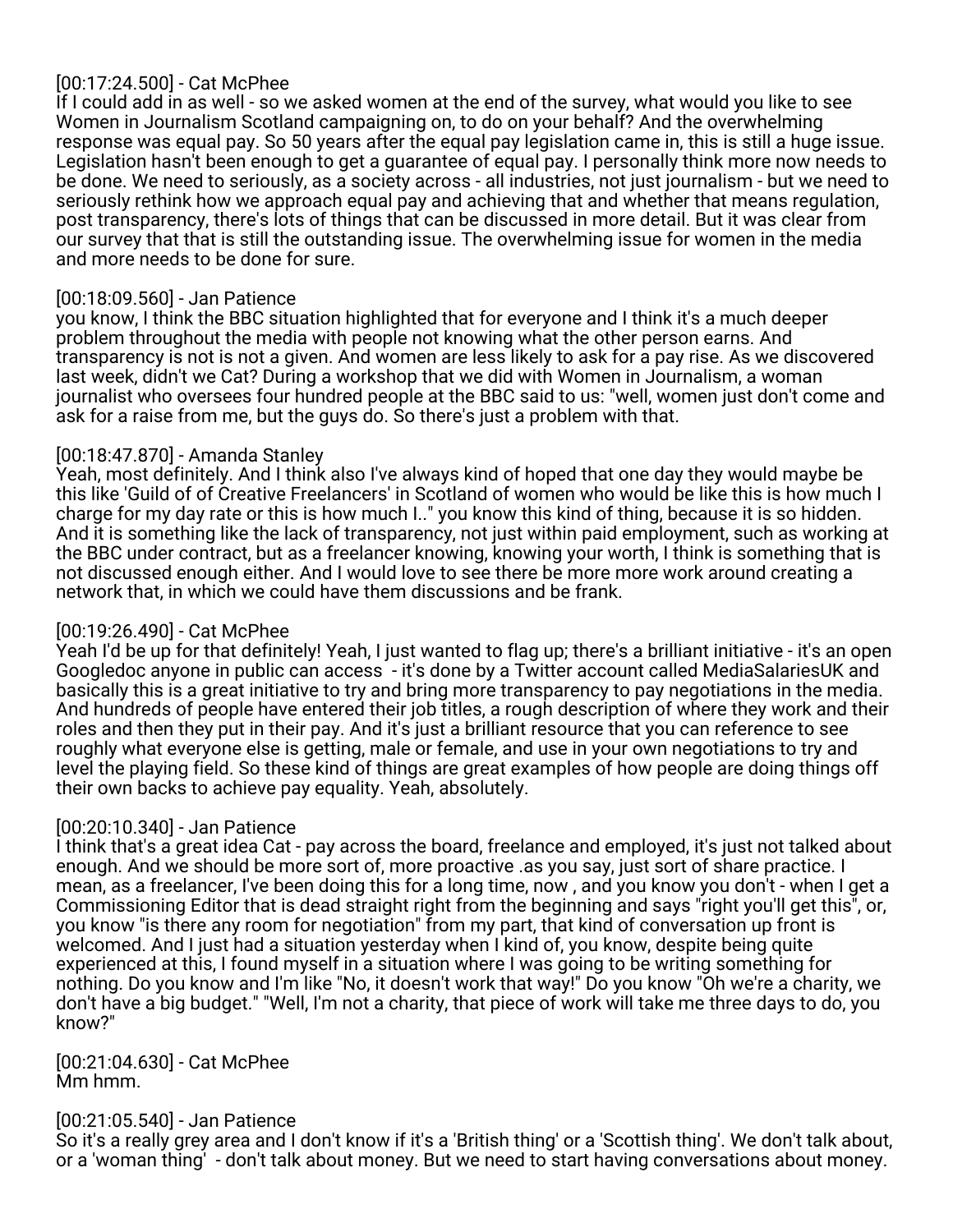# [00:21:20.230] - Alys Mumford

And I think that that contributes you know, it ties in with the precarity that you were talking about. So, you know, people are scared - we know that women are not treated as well as men when they do ask for a raise. And that can actually often lead to being refused or being sort of dismissed across lots of different sectors. But also, I think with with journalism and the media, there's - we haven't talked about it much - but there's also a huge sort of lack of diversity in other areas, including class, including race. And I think it plays into this idea that you should do quite a lot of work for free to get your sort of foot on the ladder to, you know, to work these ridiculous hours to try and build a portfolio and things. Which is just not feasible for people if you don't have another income, or other people to support you. So I think that's really interesting how those things all sort of tie in together. One thing I was I was going to ask, we talked about Covid and obviously the impact it's having on women freelancers, women in the media. I wondered if there was anything that has come out of Covid and the sort of new way of working that has actually been beneficial - that we would want to retain once, once the world's back to normal. Is there anything that that can be built upon and learnt on for how this can be more accessible for women?

# [00:22:40.990] - Jan Patience

Well I think, Cat and I have discussed this before, that actually even within Women in Journalism as an organisation, it was very central belt heavy, prior to this time last year. And Cat very gamefully joined in meetings on her phone and things when we had meetings in a physical place, the old Herald building. But now, we've been holding events on Zoo, we've got people coming in from Shetland, from Stranraer to...it's just. The committee has changed because you've got people from all over Scotland, I think that whole - the world has closed down, but it's opened up, I think, in terms of how you reach out and how you connect with people. And that's been a good thing.

# [00:23:27.520] - Cat McPhee

I think the rise of Zoom has actually been great for broadcasters in terms of choosing people to be talking heads on the news and as experts. A lot of woman are constrained by childcare or other caring responsibilities, or just not living in the central belt I guess is an issue for some people - taking away those barriers via Zoom has meant lots more people are able to take up those invitations for interviews. So I think that's been a plus.

## [00:23:56.140] - Jan Patience

I agree. I think if you just think about your television of an evening, if you getting the Covid, sort of, update and Linda Bauld, Jillian Evans - two very capable health professionals who are never off the screen. And that is an absolutely brilliant thing because before it would have been blokes who managed to get to the studio, you know, but they can do it in the house. I think it's great.

## [00:24:18.550] - Cat McPhee

Yeah, to give you an example, actually. So my background is in broadcast news and the statistic that we usually use to show the imbalance - for every ten women that you ask to appear on the news. You only have to invite one man to get a 'yes', and that's absolutely true. And that's because - it's hard for broadcaster to get a gender balance for that reason - although many of my colleagues try really hard to do it. So there's a lot more barriers for women - the big one being confidence. I suppose the other thing - take away having to go into the studio, the intimidation of it all - people feel more comfortable in their homes, it's a neutral ground - all these things have allowed more women to say yes interview. So I hope that some of the continues post-Covid.

## [00:25:02.110] - Amanda Stanley

As part of this episode on media representation, Alys took some time to catch up with fellow Engender colleague Miranda Barty-Taylor, who's also the development officer for Gender Equal Media Scotland, to discuss her research on overrepresentation of men at the Scottish Press Awards.

## [00:25:18.610] - Alys Mumford

I'm here virtually with Miranda Barty-Taylor, who is the Development Officer for Gender Equal Media Scotland. Hi Miranda.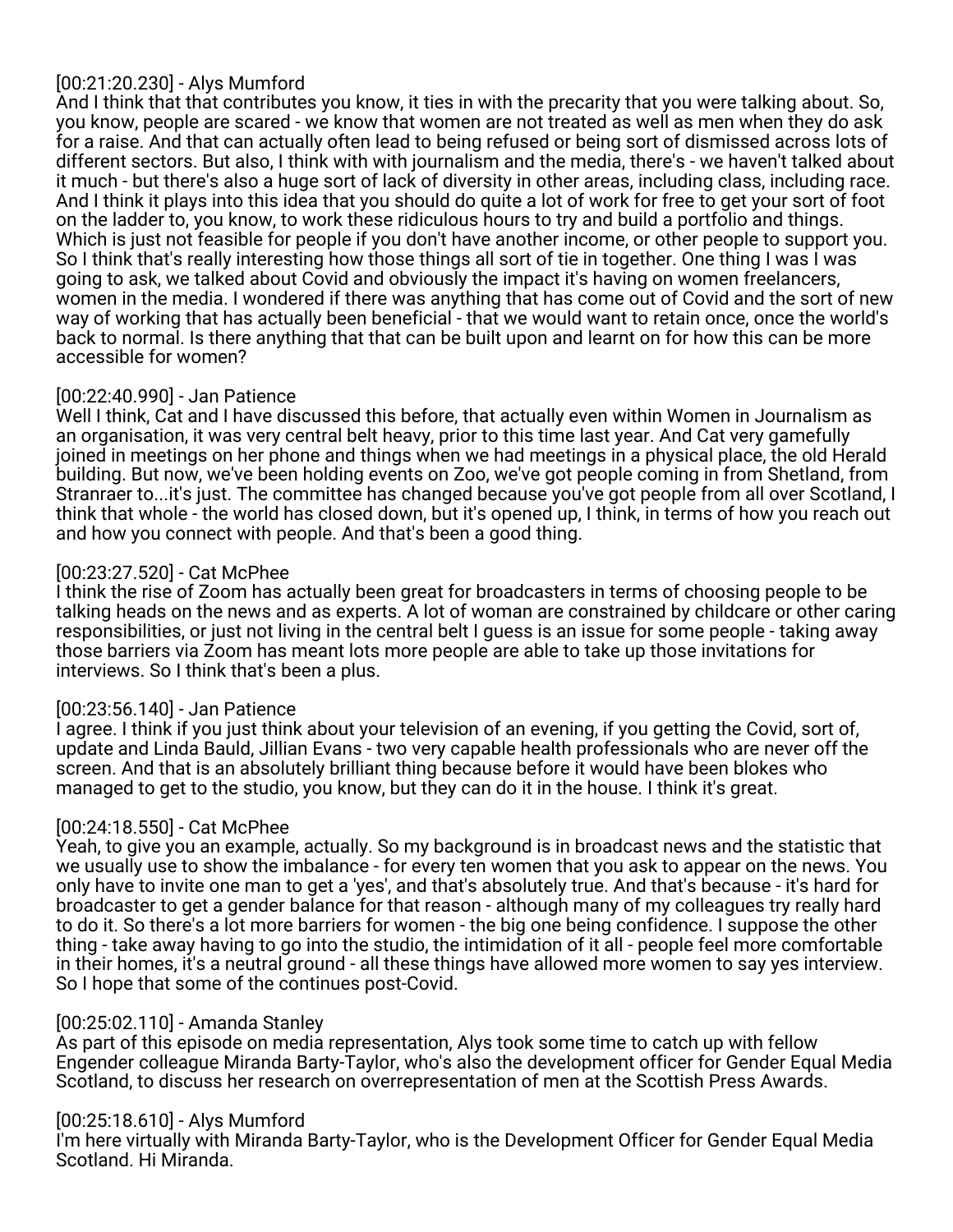#### [00:25:26.260] - Miranda Barty-Taylor Hello!

# [00:25:27.280]

Thanks very much for joining us on this episode on the Engender. We've spoken elsewhere on the podcast with representation of Women in Journalism Scotland, and you're here Miranda from Gender Equal Media Scotland, which regular listeners of the podcast will know a little bit about already. But essentially for the past six months you've been meeting people, conducting research, exploring the general state of women's equality or lack thereof in the media, which sounds very fun, probably also quite depressing. Can you briefly tell us what you've what you've been up to over those six months?

# [00:25:59.870] - Miranda Barty-Taylor

Yeah, sure. I mean, it has been a lot of fun, and I've talked to a lot of really interesting people. It's also been quite, quite eye-opening, I guess. It's - I don't know how much listeners already know about the role - but essentially it's come out of a National Advisory Council for Women and Girls recommendation that Scotland should have its own resourced media body, the purpose of which should be sort of monitor sexist and harmful media content, but also work more generally towards gender and other forms of equality in Scottish media and also the kind of creative and cultural organisations as a whole. So GEMS (Gender Equal Media Scotland), which is I don't know, is it a collective? A coalition? Sort of has a group of interested academics, media professionals and other women sector organisations working together, and they were awarded funding for this role, my role, which is based in Engender, to undertake a piece of development work over a year to really look critically and provide an evidence base for how a 'women in media body' could potentially function and operate. Yes. So I've been focussing on the current status quo in Scotland. So how media and culture institutions are currently operating and what systems they may already have in place to increase equality and diversity in their in their workforces and crucially, what's being done elsewhere in the world that's been successful. So looking at initiatives in other countries and sort of doing a global review of gender equality initiatives to see what works. And then out all of that, I'm trying to create a theory of change. So basically just trying to create linearity from the chaos and trying to gain a clear understanding of what works, what doesn't, and how we can implement something Scottishspecific that improves diversity and equality in a meaningful and substantive way. And towards the end of this year, I'll be providing a set of recommendations to Scottish Government on what model or models might work best for Scotland.

## [00:27:54.930] - Alys Mumford

Amazing, and the Gender Equal Media Scotland coalition of organisations has been around for a few years. And what's really exciting about this role, I think, is that it tries to bring all this together. Linearity from chaos is just a great strapline in general, isn't it?

[00:28:09.950] - Miranda Barty-Taylor It is - no pressure, though.

## [00:28:11.072] - Alys Mumford

We hear great examples for example the Geena Davis institute in the US. We talk about things like the #passthemic project, like these sort of initiatives that do what they do, and do it really well. But something to bring it together and actually try and figure out a way forward, because so often with these things, you can talk around the problem. That idea of meaningful change is super important, obviously, but with with the media particularly. I think that's a huge challenge. Like it's something that, often is often the first things that people encounter in their sort of feminist journey I suppose. It's like, "oh, the media really seems to hate women" or "I can't see anyone that looks like me on the news", all these sorts of things. So it's a big old piece of work. What are some of the major issues you've found in sort of trying to figure out gender equality in the media?

# [00:28:59.240] - Miranda Barty-Taylor

Yeah, it is. It's it's such a vast thing the media, isn't it? Media culture and creative industries. It's huge. And that's partly why creating coherence out of a way forward is so important. I guess some of the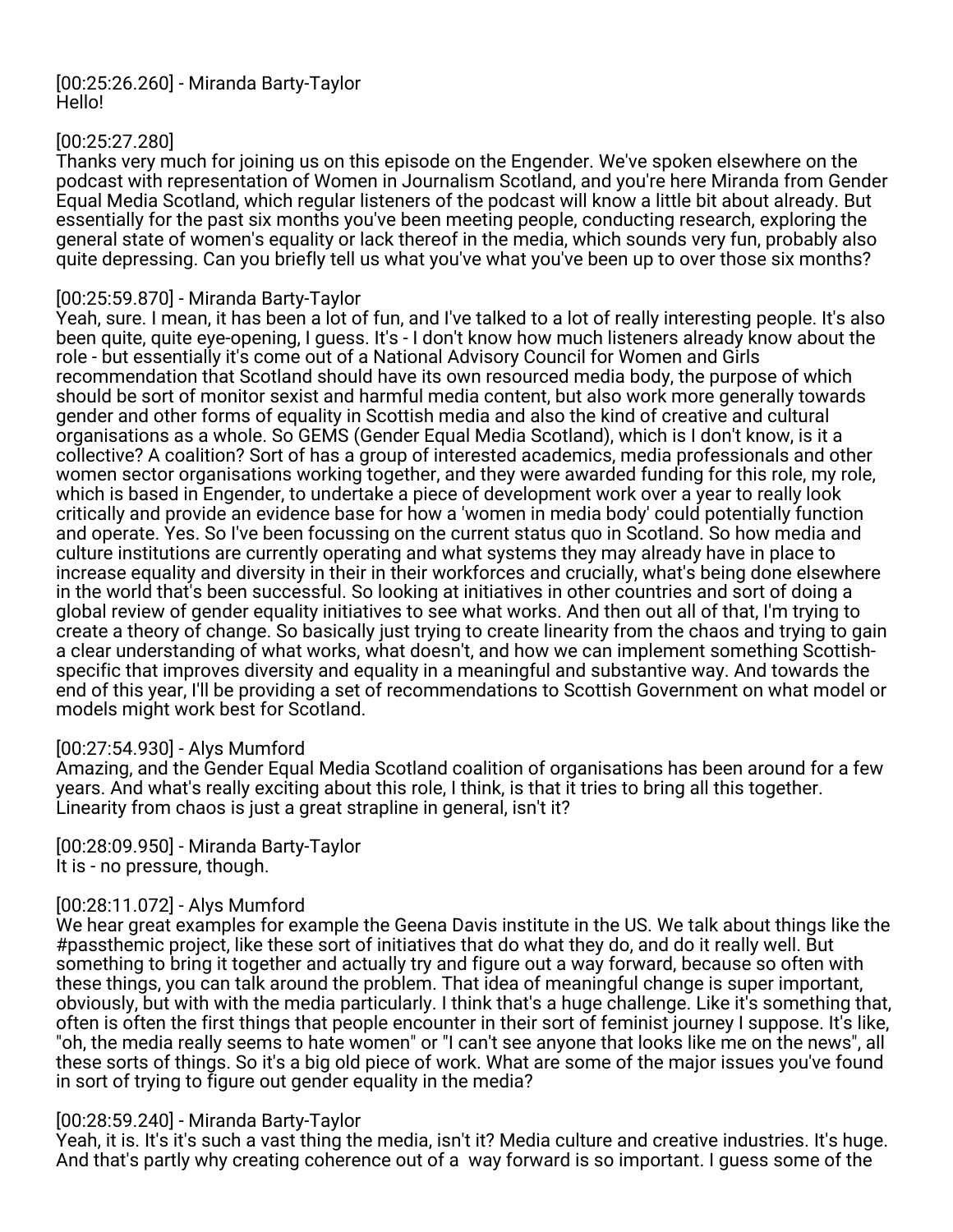major issues would be; the first one is looking at regulation and how much regulation works or doesn't work in different contexts. And obviously, legislative change is such a powerful tool for change and creating things in black and white there, but it's not always an ideal road to go down, and particularly in terms of media and particularly in terms of journalism, but across the board it's really not ideal in many ways. So part of what I'm looking at is what power's there in non-legislative measures to try to effect change and other issues that, you know, again, such a vast collective of different organisations and institutions. So how different media and art forms operate differently is important to think about. So they're at different stages of understanding about gender equality and also there's such different cultural practices within each sector. So say, for example, interview journalism or the world of gaming or physical theatre, you know, there's not really one size fits all solution. So understanding how each each of the sectors relates on its own and interrelates with other sectors is important.

#### [00:30:17.000] - Alys Mumford

Yeah, I suppose I mean, with that just you know, the word media is so vast and all encompassing, maybe even more so when we're in lockdown you know like everything becomes comms, right? So everything we have - we have citizen journalism, we have all these different things. I'm reminded of the poll that went round, went viral in a newspaper which said about which industries were valued and art came up with the least sort of 'useful for the world' artform. And the you know, the response to it was like: "well, an artist designed the infographics you used to illustrate this, an artist came up with the idea for the newspaper you're printing it in, you know and all these different ways that that plays, and I think the media is another one like that. How do you really define what's included in media and what isn't, in 2021?

## [00:31:02.220] - Alys Mumford

It's so difficult, isn't it? And certainly I think we've all realised that the kind of the other side of the coin in terms of value is that when we are also disconnected from each other in a lockdown like we are now, how much we rely on different kinds of media just to connect with each other and make life meaningful. So unpicking the the gender equality practises and policies behind how these media sectors work is therefore even more important because gender equality is being affected by Covid-19 and everything that's coming out of that. So just even more pertinent to do this research now, I think, you know, and there are different - there's so many different obstacles and that's part of the problem is that, you know, you obviously have the cultural, attitudinal, behavioural stuff going on and then that affects so many different things. You've got, you know, recruitment pipelines, there's lack of funding incentives to kind of prompt proactive gender equality initiatives. Those that are there don't always have sort of accountability structures or schemes to make sure that those are delivered. There's governance structures, issues with like lack of feminist decision makers who are like embedding, embedding gender equality into their policies and practises and really making sure that gender competence and gender awareness are built into every stage of media production, which is really, really needed. But then I guess specific today, we're talking about journalism, aren't we? I mean, that's that's the form of media that's sort of the the name of the day. There are initiatives going on in journalism, there brilliant stuff going on it like #passthemic. And obviously Women in Journalism Scotland who you've already talked to. And what they're doing is so important because part of what I'm doing is trying to unpick the relationship between the content that is produced by media and creative and cultural institutions and also the workforce itself behind the scenes. And gender equality in both of these things is equally important. But how they fit together as a jigsaw is is really complicated. And so the work that these organisations do highlight that that - how to diversify the workforce and then diversify the content that's produced.

## [00:33:07.650] - Alys Mumford

It sounds positive. It sounds like that, you know, you've talked about a couple of initiatives that exist. And, you know, like certainly from from the outside looking in, it does seem like, you know, there's more, things are noticed more when it's, when a media outlet does do something horrifically sexist. You know, there is maybe a bit more recognition, more light at the end of the tunnel? What's your impression of where the industry is and how we can change it?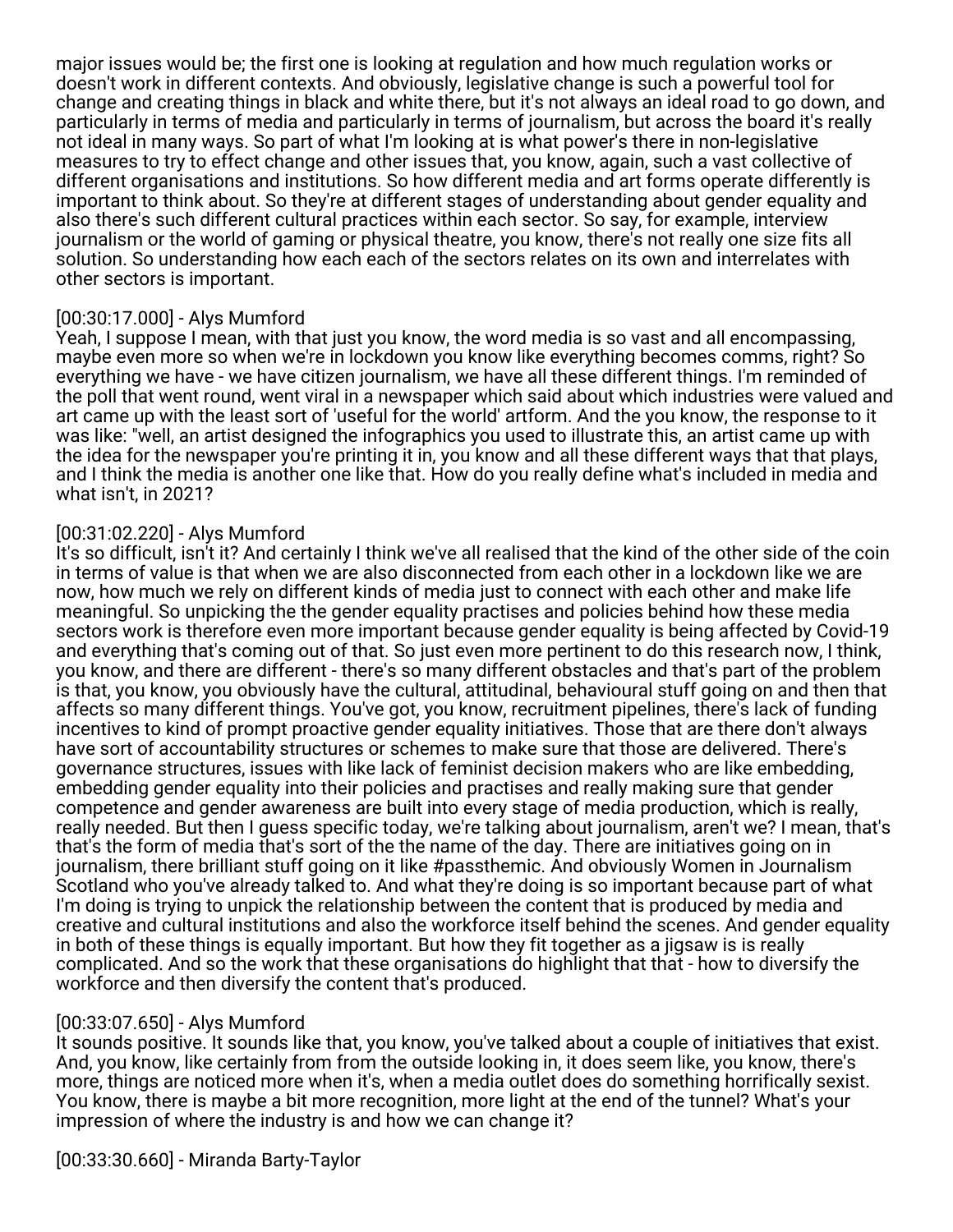I think that's right. I think there has been a shift of awareness raising, particularly out of obviously the #MeToo movement in the last sort of three to five years of just general awareness. And indeed, social media has helped to connect. It has, you know, huge problems within that specific to gender equality in and of itself. But one of the positives is that it allows us to share examples of both good and bad and therefore raise awareness about what's happening in the media that's being produced across the world, not just in the UK. So that's that's been really positive indeed. All the conversations I've had so far - with people within the media, but also outside of it, too, I've been talking to academics, I've been talking to campaigners on the on the front line trying to increase gender equality. And I've been really positive. It's almost as if, like, you know, this is so long overdue. And despite everything else is going on, there is sort of energy to spare to try and change things and create sort of radical creative solutions to how gender media is approached in Scotland from the top down. So that has been really positive. I think that there is there is definite hope. Yes.

#### [00:34:35.010] - Alys Mumford

So from, sort of, of hopeful and places keen to change, we're going to pivot, seamlessly to something that maybe isn't changing as quickly as it should. And we're going to look at bit of research, which was really the prompt thing for us to do this episode, that you've been doing on the, you've been doing some number crunching about the Scottish Press Awards. So can you tell us about that?

#### [00:34:55.810] - Miranda Barty-Taylor

Sure, yeah. So the Scottish Press Awards are super important. They're held annually and they're sort of widely considered to be the place where you get recognised for your work in the journalism sector. And I think it was actually you and I that were talking about it a lot just at the end of last year. I mean, I was looking at some of the patterns from the 2020 nominations, which are put out publicly every year, on the short list and just noticing some patterns and trends. And we were like, "oh, let's maybe dig into this a little bit further and see what was happening over the last five years or so". And in terms of gender equality, the press awards, the Scottish Press Awards are really important because one of the ways that you you increase gender equality is to increase the visibility of high profile women, often with like seniority and expertise in their field. And you increase their visibility, you, obviously they become role models for younger journalists moving up within organisations, and so you widen the funnel to the top, so, you know, award schemes like Scottish Press Awards are really important to examine and look at how they're doing in terms of gender equality. And I know that gender equality is on there and equality in general is kind of on their radar and because of what they've done in the last few years. But unfortunately, it's just not moving particularly fast. So what I did was I found the short lists for the last five years or so and I started a spreadsheet, (I love a good spreadsheet) and started doing a bit of analysis. I should say at this point that women in journalism have gotten more super helpful with this. And Rhiannon Davies had some background figures as well, which was was really good. And unfortunately, the nominations each year still show a very clear gender imbalance and despite a few initiatives to try and improve this. So in 2020, for example, 26 percent of the names shortlisted were women, which is not great. And it's unfortunately that is the best it's been. So we were at 15 percent in 2016, so we've gone up 11 percent since then. But still, unfortunately, men are three times more likely to be shortlisted for an award at the Scottish Press Awards than women.

[00:37:01.170] - Alys Mumford Wow

## [00:37:02.280] - Miranda Barty-Taylor

Yep, which is just not not great. And also the, when I was looking at kind of other protected characteristics, so from 2016 to 2020, there are only two women of colour at all have ever been shortlisted. Yeah, unfortunately, they're still incredibly male, pale and stale. I don't know if I got that in the right order [laughter]

#### [00:37:23.400] - Alys Mumford

Obviously that is horrible stat like, all those stats you mentioned. And it's also important to think of doing that, you know, the fact that you looked at more than one year because otherwise it could just be like, oh my goodness, in 2020, only twenty six were women, but adds a whole other layer to the stat that it's like: "and that's the highest it's ever been!" Yeah.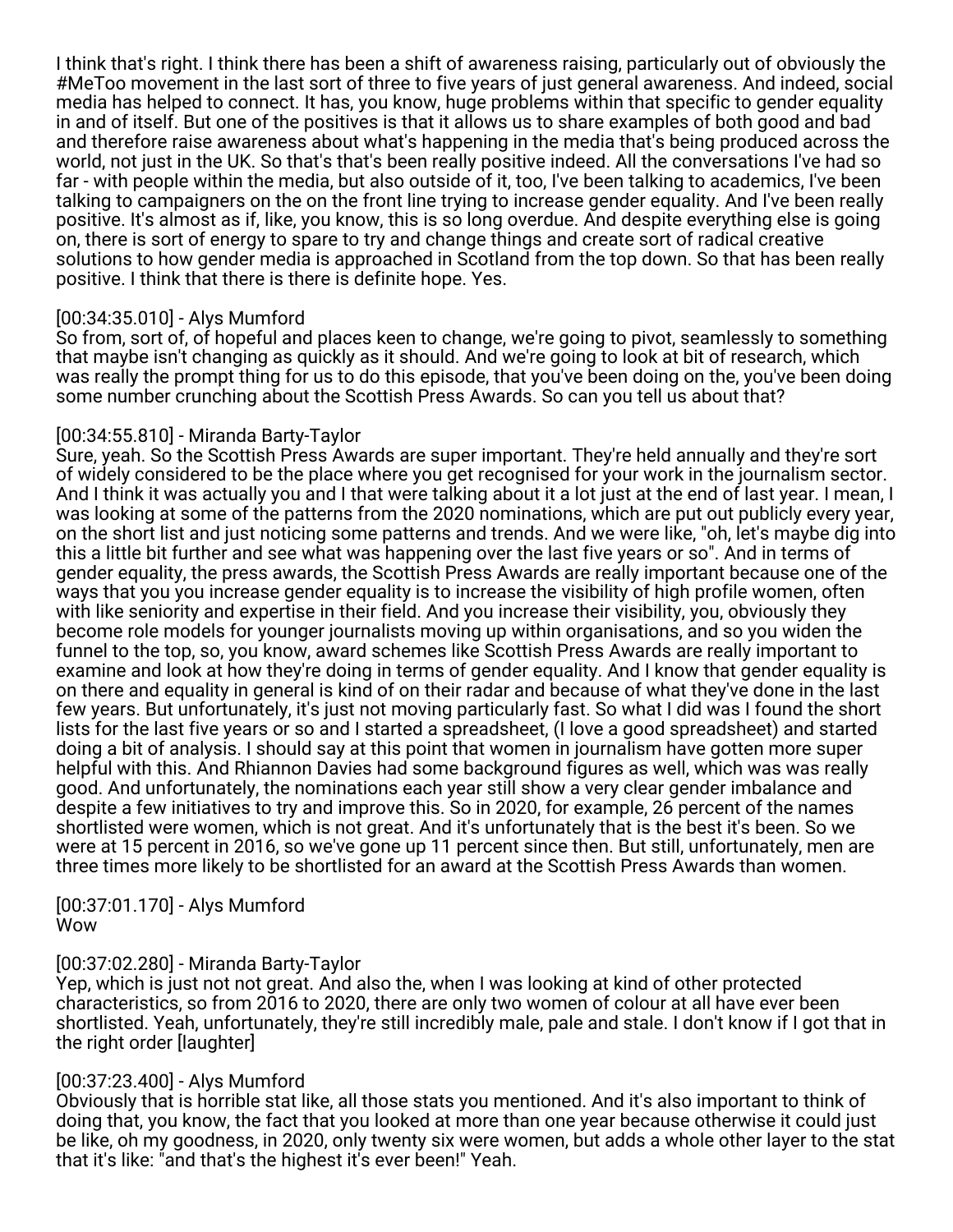## [00:37:45.690] - Miranda Barty-Taylor

That's what's so important about doing this kind of like longitudinal research is you get the patterns, you are able to see whether there's been like a general increase, which there has been, but it's been quite a small increase (or not) and across the different categories as well.

## [00:37:57.520] - Alys Mumford

So what we, I mean what we normally see with with anything like this, where we talk about men's overrepresentation in something, particularly in creative or sort of outward-facing industries, we always hear "well the the women don't put themselves forward, and you know they should just have more confidence", which we and listeners know is...

[00:38:14.880] - Miranda Barty-Taylor Yes. just fix women!

#### [00:38:18.870] - Alys Mumford

Exactly. What are, what would you say are the key factors for (other than the patriarchy) that we are seeing this lack of equality in the awards?

#### [00:38:28.650] - Miranda Barty-Taylor

I mean, it is complicated and nothing, you know, there's a lot of different factors at play here. And it's not up to one person or, you know, to change things. But changes could be made. One of the key issues is that the entry process is problematic. So it is a self entry process. Speaking of women putting themselves forward in the first place, so women do have to, well everybody has to to enter themselves. You might be entered by your editor or be supported to to enter by an editor. But given that more women tend to be freelancers, they're less likely to have that sort of support system in place. So, yeah, it's problematic that just in practical terms - you've got to kind of pull together a portfolio of work, I think, there's an entry fee and you know there's an application form, but also turning from the practical; there's just this conflict, I guess, which, you know, speaks to a kind of sociological understanding of how gender works and is constructed in society. So there's a double bind here. And you can either conform to the norms of journalism, right? Which is to self promote and like put yourself forward for stuff and increase your visibility. Or you can conform to the norms of femininity where you're supposed to be humble and not be competitive or seek recognition for your achievements. And, you know, neither is correct and neither is incorrect. But the fact remains that women have to navigate this in ways that their male colleagues just don't have to consider.

#### [00:39:53.290] - Alys Mumford

And with the added element that, you know, once you start putting your name out there and try and build the profile, you are more of a target for sexual abuse, harassment, even just people thinking you're just a bossy, bossy woman that you know, going back to the gender norms, but also just yeah, the risks for women that are required to do this for that job that we've talked about previously in the podcast.

## [00:40:13.470] - Miranda Barty-Taylor

Yeah, there is just this expectation more and more that women have to have you know, they have to be on Twitter. They have to be active on social media. They have to be you know, the line is blurred between their professional selves and their private selves. They lay themselves open to much more abuse and direct attention that they may not wish to have. Yeah, the implications are vast and far reaching. So having to navigate all of that and and self promote is, you know, comes very naturally some women. And it comes very naturally to some men. And it doesn't come naturally to both, you know, women and men and people of all genders, but certainly the overlap is such that it's more difficult generally for women than men to do that. And yeah, I mean, there are other factors as well. The the judging process is in two sections. So you, for the for the short list. So the first section is that you enter yourself and you provide a portfolio of your work in a certain category. And then the second section is that a judging panel then selects a short list which is published every year. And these were the short lists that I was I was examining and what I found, when I was doing the analysis that there's two practises happening behind the scenes which are systematically disadvantaging women. So the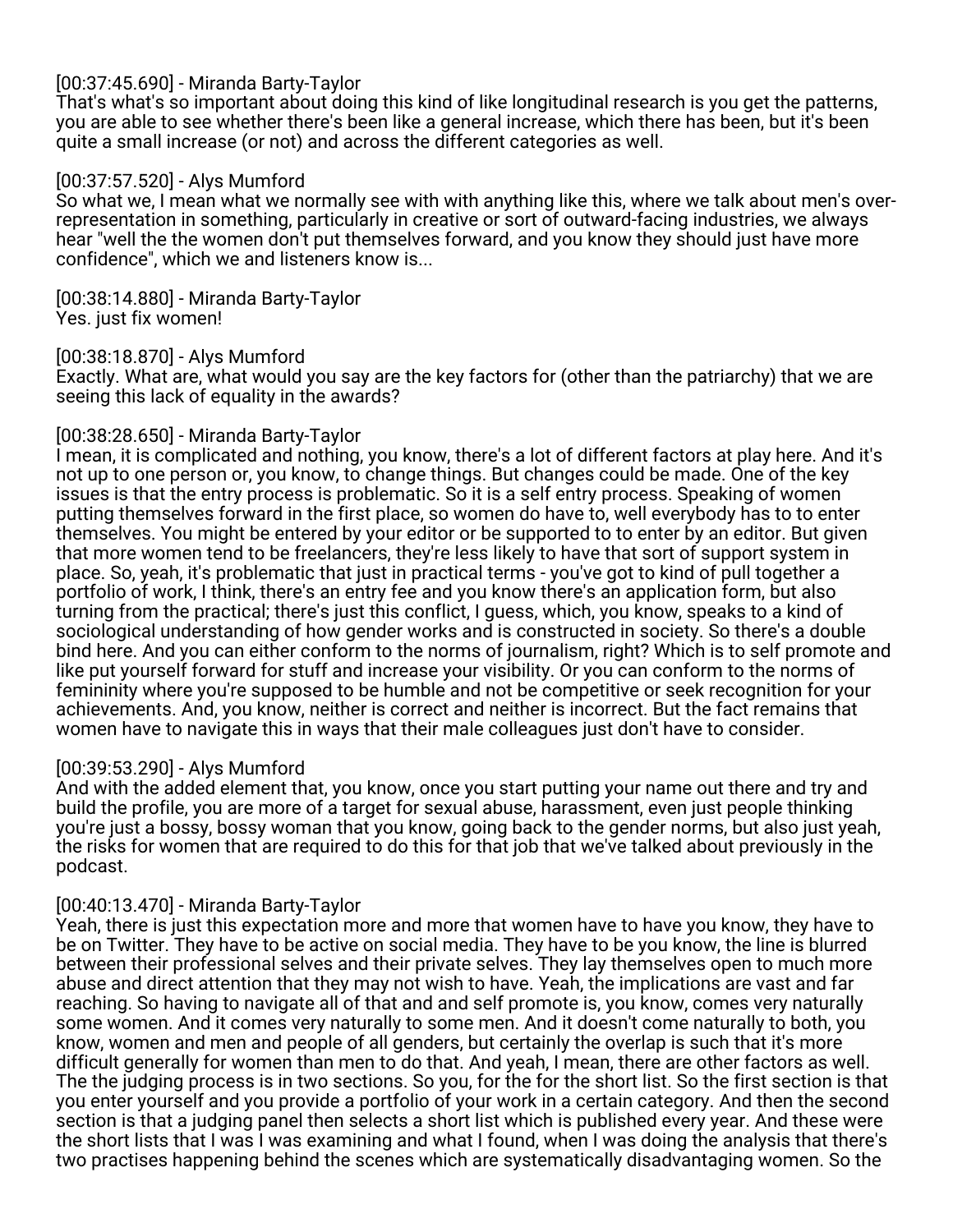first is that there is a replication of the same journalists, regardless of gender, selected each year for the same categories. So you just see the same names creeping up year, year on year. And the second is that there is a duplication of journalists within the year shortlisted for multiple awards. So I should say at this point that I'm in no way saying that people do not deserve to win multiple times or for multiple awards or multiple years at all. I'm not I'm not commenting on that at all. But I am saying is that these practises overall essentially reduce the number of spots available to be on the short list. So in maintaining these practises, unfortunately, the outcome of that is that new and emerging talent just doesn't manage to to get through. And, you know, yeah, it could be fine to have somebody winning several awards over several years, but this should be the exception and not the norm. And at the moment it's the norm.

#### [00:42:22.890] - Alys Mumford

And I think that there'ss the practical, yes there's a spot less for people. But also the idea of 'you can't be what you can't see'. And if you look at the previous winners and it's all the most high profile names and everyone, yeah, people winning the same awards year on year. And I imagine most people just be like, "well, I don't have a shot, I'm not going to put myself forward" especially as it's quite a lot of work to do.

## [00:42:50.080] - Miranda Barty-Taylor

Yeah, I mean, there's not much point putting in all that work and putting together a portfolio and applying, if you think, "oh, well, in the short list there's going to be the same five names as last year and perhaps a different one will win". And, you know, I'm not saying it's as bad as that in every category and every year, but certainly the degree of duplication and repetition is is problematic.

## [00:43:07.230] - Alys Mumford

You know, lots of focus recently has been on - after #Oscarssowhite and things - on the fact that now to get your film nominated for an Oscar, you need a huge amount of money and resources behind it. It's not just the panel of judges watch the film. It's that you have to you know, you send all these goody bags and you really have to push the film in a way that indie productions, non-Western productions can't do in the same way. So it's although we're talking about the Scottish Press Awards, it's presumably a pretty systemic issue whenever we look at these ideas of awards in all their different guises.

## [00:43:39.900] - Miranda Barty-Taylor

I think that's right. I think there's definitely practises going on behind the scenes that I wouldn't necessarily even be privy to. I mean, all I was looking at was the data, but there's certainly, I'm sure, politics going on and indeed systemic issues going on beyond the framing of the just the shortlist themselves, which can be replicated across many different awards, as you say, including the Oscars and the Golden Globes. I mean, another issue that that speaks to all these kinds of awards is the is the categories and award categories in awards scheme, such as the Oscars and the Golden Globes have also been kind of critiqued. And I would say that they should also be critiqued at the Scottish Press Awards, I should say, at the top of this, that they have been improved and certainly even just for the 2021 awards, there's a few new ones, which is really, really good. And and I'm hoping that that will make a difference. I'm sure that people from Women in Journalism probably are able to speak to this better than me. But the categories overall, unfortunately, were pretty archaic and masculinist at the Scottish Press Awards, there's still like this, entrenched areas of gendered segregation on the news where men do politics and sport and women do lifestyle. And and this idea is seen in the choice of categories over the last few years. So as an example, there are four different sports awards at the Scottish Press Awards and there's one Combined Arts and Entertainment Award. And I know that this has been raised as an issue. I mean, you just cannot put writing about Joan Eardley and then writing about Kim Kardashian in the same category, like that just doesn't work. So these categories heavily favour male-coded interest.

## [00:45:21.480] - Alys Mumford

And still, I mean, you mentioned #MeToo earlier, you know, for a long time - and Professor Karen Boyle who's a partner of GEMS talks about this - they were 'entertainment' stories because they were, you know, it was about film directors, it was about Hollywood. If you've done a blistering piece of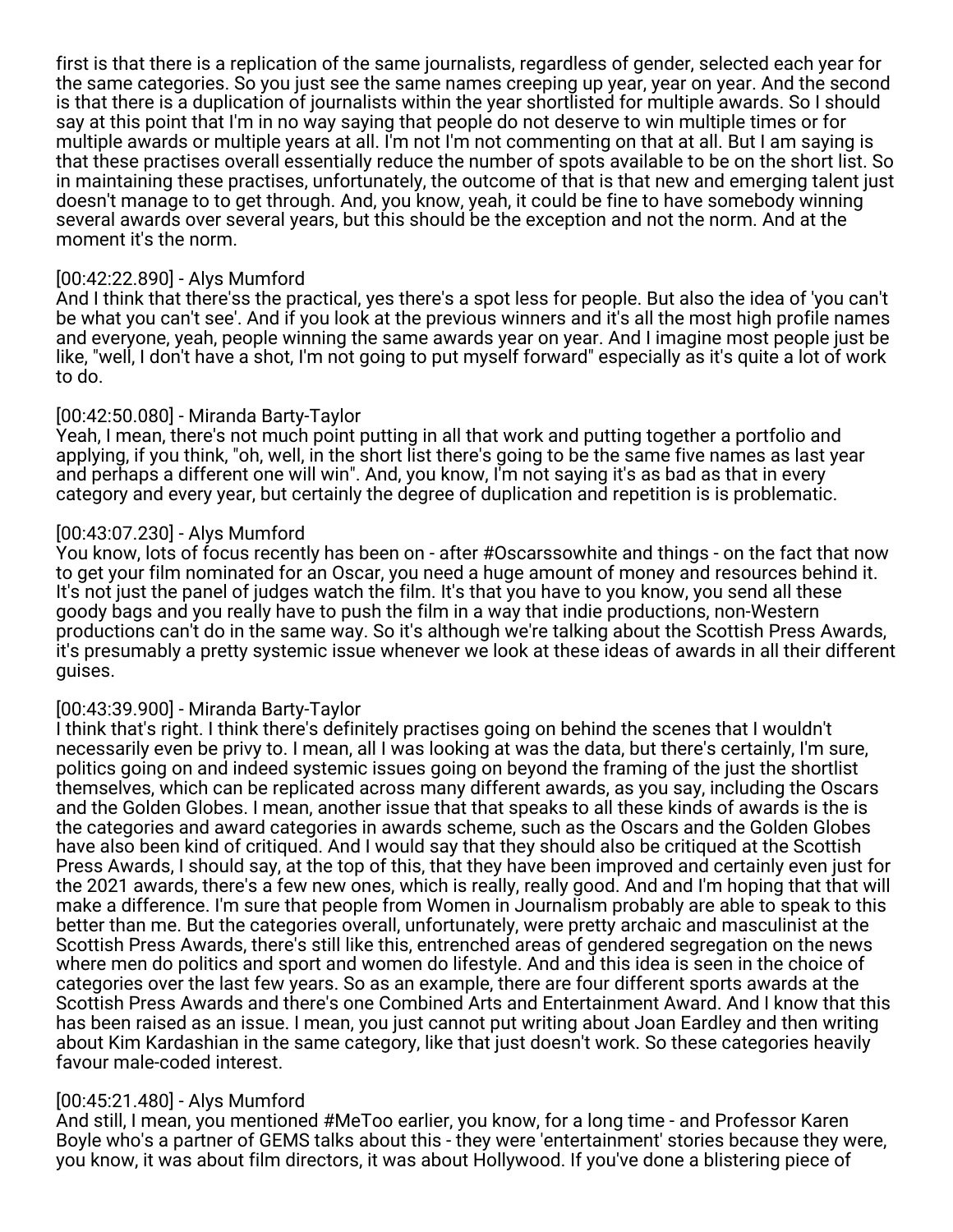investigative journalism about #MeToo, but it features a Hollywood star, you know, are you put into that category. So I think there's problems all over the shop with the way we sort of categorise and code views in general.

#### [00:45:51.960] - Miranda Barty-Taylor

Absolutely, yeah. And what's important here is that the Scottish Press Awards, they set the tone. So, you know, you know, when you're writing a piece now, whether you might be entering it into one category or another. And so, you know that the categories should really be reflecting a version of journalism in Scotland, I think, which aspires to represent the interests of the whole country. And up till now, they reflected a sort of a masculinist version of, I think, what the news used to look like, which is, you know, unfortunate like it could. But as I say, there have been improvements. The 2021 awards categories have been released. And they look...The arts and entertainment is still lumped together in one, but other than that, it's it does look a bit better. So here's hoping that that will make a change.

## [00:46:36.210] - Alys Mumford

You know, we've zones in this one thing, because they're the numbers there to crunch. But it presumably does reflect a lot of the things we know or would assume around male-dominated journalism.

## [00:46:46.980] - Miranda Barty-Taylor

Yeah, I think that's right. I think if you if you zoom out from the numbers for a moment, then the reason that this is so interesting is that I guess a lot of the time in feminist discourse and in the women's sector, we talk about patriarchal structures which uphold sexism. And the patriarchal is the sort of abstract concept of systemic power, right? But here what we see in the data from from the nominations for the Scottish Press Awards, we can see through the analysis exactly how these practises, which are being used each year, are unfortunately preventing more women and indeed queer, disabled, women of colour journalists from filtering through and getting the recognition they deserve. So we can see patriarchy in action here. And it's not just an abstract concept, but it's actually it's actually laid out in front of us. I think what's super interesting, one of the most interesting findings, I thought was that when you look at the category of young journalist of the year, it's the only award that is gender balanced. So, like there were 24 journalists ever nominated for this award over the last few years, and 12 are women and 12 men. So where are all these women going? They're theree in the Young Journalist Award and then they're just not filtering up into the kind of more prestigious categories

## [00:47:58.200] - Alys Mumford

I was chatting, on that particular finding I was chatting to another colleague of ours and they were saying "oh well that's, you know, optimistic. So hopefully in a few years it will, the balance will continue". And I was like "That's not how it works, you know, my assumption is that half of those women that are appointed get out of journalism because it's a toxic environment in many ways. And we see that with the legal profession, you know, with more women than men graduating, but after a few years disappearing, because of all those systemic barriers. So I think yeah, I think that is a really interesting stat. And yeah, I suppose there's an optimistic way of looking at and pessimistic way of looking at it.

#### [00:48:29.400] - Miranda Barty-Taylor

Yeah, I mean, it's great that young women and indeed young men are being attracted to the journalism sector. We need fresh, new, young voices. It's brilliant. But when you see the same couple of names being nominated for this category, like three or four years in a row, and then suddenly they disappear and they don't they don't appear in any of them. They never appear again. So where are they? Where are they going? So, yeah, it is it is problematic. But it's interesting to delve into the kind of the numbers.

#### [00:48:56.130] - Alys Mumford

One thing about the numbers and having these really concrete like, "well, this is an issue, he categories are an issue, the entry fee's an issue" means that you can take practical steps to change it. So, for example, we're speaking elsewhere in the podcast with Women in Journalism Scotland, and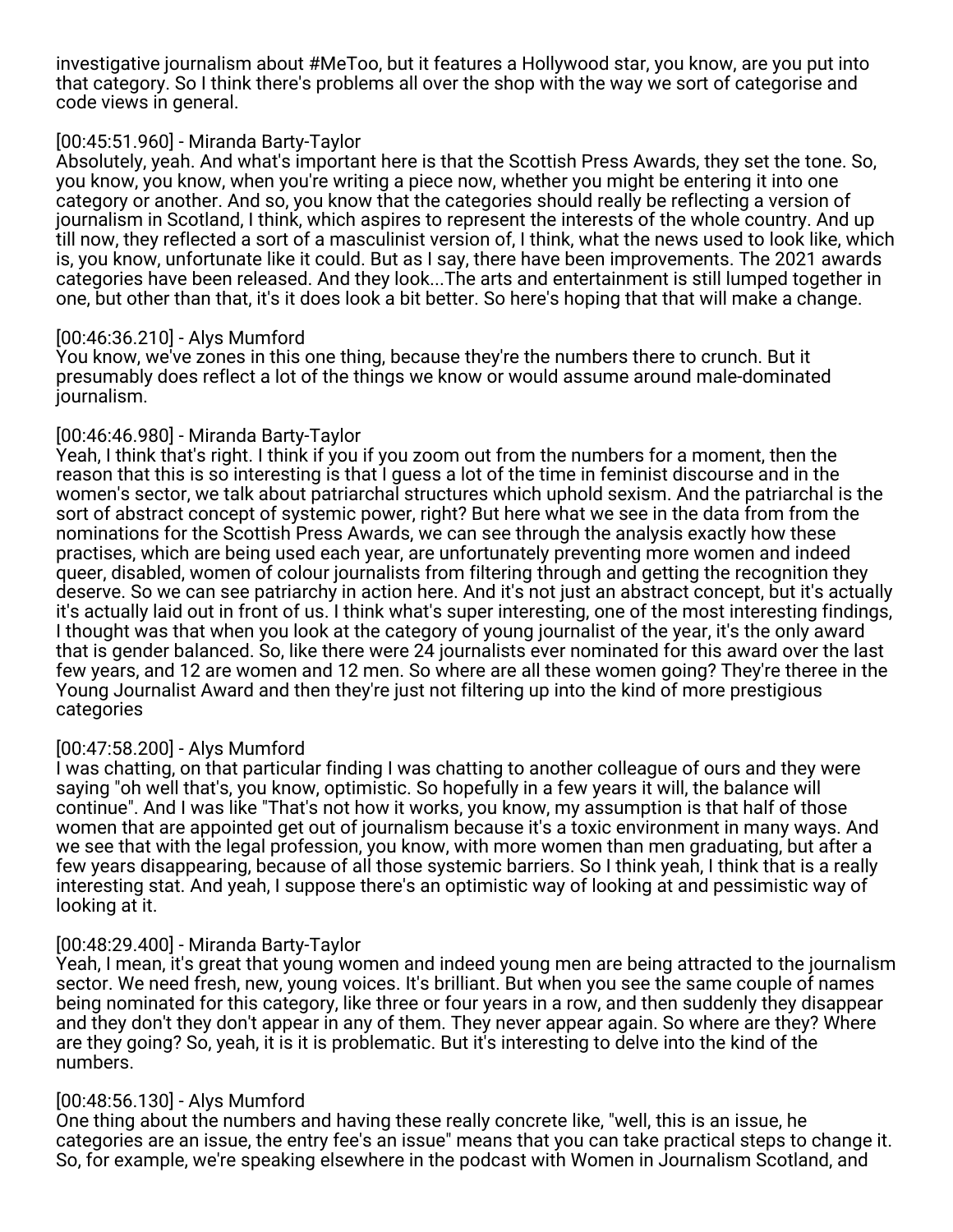they created the Nicola Barry Award for the Scottish Press Awards to try and mitigate some of this overrepresentation, so a women's award, as you said, that the [intelligible] have been changed again there's work to try and help women journalists with the fee, or asking the editors to put them forward for an award, because, you know, most of them are men who may not think of their female employees when the email comes around to nominate. So, I mean, that's, again, a positive that by changing some of those tangible things, it can then have a knock on effect in the rest of the industry.

#### [00:49:43.950] - Miranda Barty-Taylor

Yeah, that's right. I think that's right. Then there's so many things that could be done to to have that knock on effect. One thing, for example, would be - and this is what other countries have done - is they've created an award for gender equal reporting. So, you know, if the Scottish Newspaper Society, who runs the Scottish Press Awards wanted to be a little bit daring, they could create an award for gender equal reporting, which rewards publicly rewards either individuals or indeed publications for setting a new tone for the language that's used, the visuals that are selected and the content that is produced and which would be, you know, really welcomed in the sector because because representation like this, it really matters. The awards really matter. There's just no no doubt about it. All the studies about gender equality in the media suggests that you need a critical mass of women in decision-making roles to make better policies, you know, encourage a more diverse workforce, encourage new, younger, you know, different, different kinds of voices into the sector. But how do you widen this funnel? How. You get more women to the top, one of the ways you do that is you highlight the visibility of the role models who are receiving public recognition. The women are out there. The problem here is not that there are not enough women working in journalism. That's not the problem. You need to highlight the voices that are already doing incredible work. So that's one of the reasons that, you know, the awards really matter. Another is that, as you've said yourself, you know, it sets an example for others to see themselves rewarded and then apply, rise through the ranks. You know, if you can see it, you can be. Is the Geena Davis Institute's tagline. And it's absolutely right. And so the awards are visibility in and of themselves. And then we go back to this this circular model where if you create diversity in journalists, then you get greater diversity of content. And it's not that's not just ideologically better. It also actually makes better business sense. I mean, all the financial models suggest if you have more diverse content, you will attract greater readership, greater viewership.

#### [00:51:40.670] - Alys Mumford

Yeah I mean in a way, it's a very self-serving project you're doing Miranda, because you just want to read better stuff, you want to watch better stuff. "I'm sick of white men dictating what I can watch"

[00:51:49.730] - Miranda Barty-Taylor [Laughter] Give me better content!]

[00:51:52.100] - Alys Mumford

Yeah, amazing. Thanks so much for running through that and sharing those findings. As you say that the short list of due out soon for the 2021 awards.

[00:52:01.900] - Miranda Barty-Taylor

Yes. Yeah. So we'll wait with anticipation to see what they looked like.

#### [00:52:06.380] - Alys Mumford

Exciting. And you get to update your beloved spreadsheet. So amazing. So we're going to we're going to wrap up here, but just let me know if there's any exciting things happening for Gender Equal Media Scotland or your role in the coming months for our listeners might want to hear about.

## [00:52:24.890] - Miranda Barty-Taylor

We've got a few things in the pipeline. One is a roundtable, which is going to happen in the next couple of months, bringing together voices from across media sectors to talk about kind of obstacles that are in place, but also solutions to those obstacles. And we also have an independent piece of research, an invitation to tender out for this research at the moment. It'll be a bit more targeted, and the idea is to hear from more marginalised women who are working in media. So racialized women of colour, trans women, non binary folks, disabled women, queer women, single mothers. What I really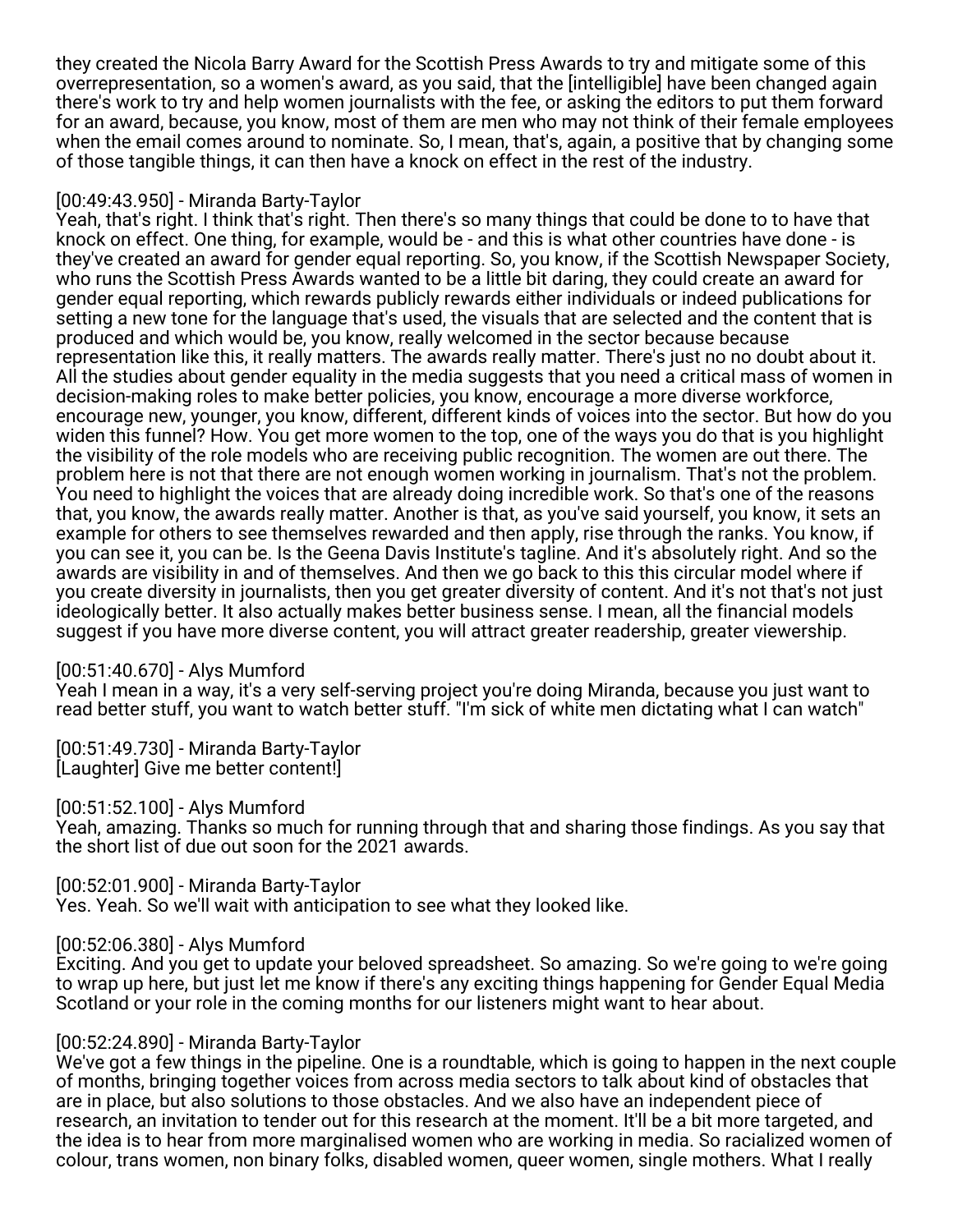want to ensure is that any recommendations that are made at the end of this year reflect like the intersectional experiences of women across the Scottish media landscape. So it's really intersectionality is embedded into that. So that's the idea, is that this piece of research will we'll talk to women working already in media or sort of trying to get into the media sector and understand their perspectives a bit better. So that's that invitation to tender is out right now. So if you're a researcher listening to this, please go and check out our invitation to tender and see if it's something you'd be interested in applying for.

## [00:53:30.350] - Amanda Stanley

Thank you so much to Miranda for taking the time to update us on her work with GEMS. And we will, of course, pop a link in the show notes to that invitation to tender for researchers that she mentioned just at the end there. Now back to our conversation with the co-chairs of Women in Journalism Scotland, Jan Patience and Catriona McPhee to discuss more about how it feels to be a woman in the industry.

## [00:53:50.240] - Jan Patience

You only need to, in the days when you could walk into a room full of people, walk into that room full of journalists and invited guests. And what you hear is a low male hum of voices, male voices. There are women there, obviously, but it just feels like there's testosterone kind of coming out every little event in the room. All the guys pumped up the whole thinking they're going to notice it too much and stuff like that. So I hadn't, I'd never entered the press awards til I got involved with Women in Journalism because I just didn't think about it. I don't know why. I'm freelance. You had to pay. It's a bit of a footer. But I've entered now twice and I didn't get nominated. And for me I'm like "I'm not doing it again". But then I get persuaded to do it. But partly it's just a very unequal playing ground. Generally, they have now introduced other categories. But my particular category, Arts and Entertainment, arts and entertainment's vast. And if you got more work for a newspaper, if you're working staff, you've got more pieces to put in. So there's all sorts of stuff. I mean, that's just my little section. But across the board -sports photography, you're not going to get many women in that, in politics is very much a male dominated game particularly in print. So it's just, the categories are changing, Miranda's research was stark, it just made for depressing reading, which she can talk about the actual stats, but it's woeful at the moment. And, you know, traditionally a lot of problems in the media and newspapers that, you know there's a decline of newspapers, so it was male dominated anyway, but women sort of suffered in that whole sort of thing as well, because a lot of women have gone off to comms or gone off to politics or whatever. So there's there's not as many women working, and they don't tend to put themselves forward. That is just a fact.

## [00:55:56.130] - Cat McPhee

And if I could say from a news perspective as well that I work predominantly in news, there's a different sphere to Jan. But I've never had a female editor for example, in 15 years of working as a journalist, until two months ago when I got my first female boss. So when I think of news conference, which is an absolutely essential part of the daily routine of news journalists, I just think of men, I just think of men's voices really dominating, that low hum. And it's really hard to get your voice heard. A lots of the time you'll get shut down and then you don't want to speak up again for fear of being shut down again. So news conference is always an intimidating thing, but when it's dominated by male voices, as it tends to be in news, specially in print, it is hard to find your voice as a women and therefore get your stories commissioned and get on the front pages. So it's all sort of things, all these different things, little bits of systemic sexism that feed into a lack of balance, I think. That is reflected as well in the media on screen, you know, if you don't see females, female violence, female perspectives and females talking about the subjects, then it tends to feed into an idea that that public space isn't for women or for Black people or minority people or disabled people, it's, you know, media reflects society. If you don't see all the minorities and the genders properly represented, that tends to give you a view that "that's not the place for me, then. I don't see myself, I'm not going to apply for those jobs. I'm not going to be the boss there". So I think that's that's unfortunately the, it's all a big issue that feeds into each other and awards are another reflection of that. They tend to be male dominated. And part of the reason is that women don't apply more. There's there's more barriers for women, but the research that Miranda's done, I think is brilliant, shining a light on the systemic sexism that unfortunately feeds into it. I don't think there's anybody sitting there saying: 'how do we keep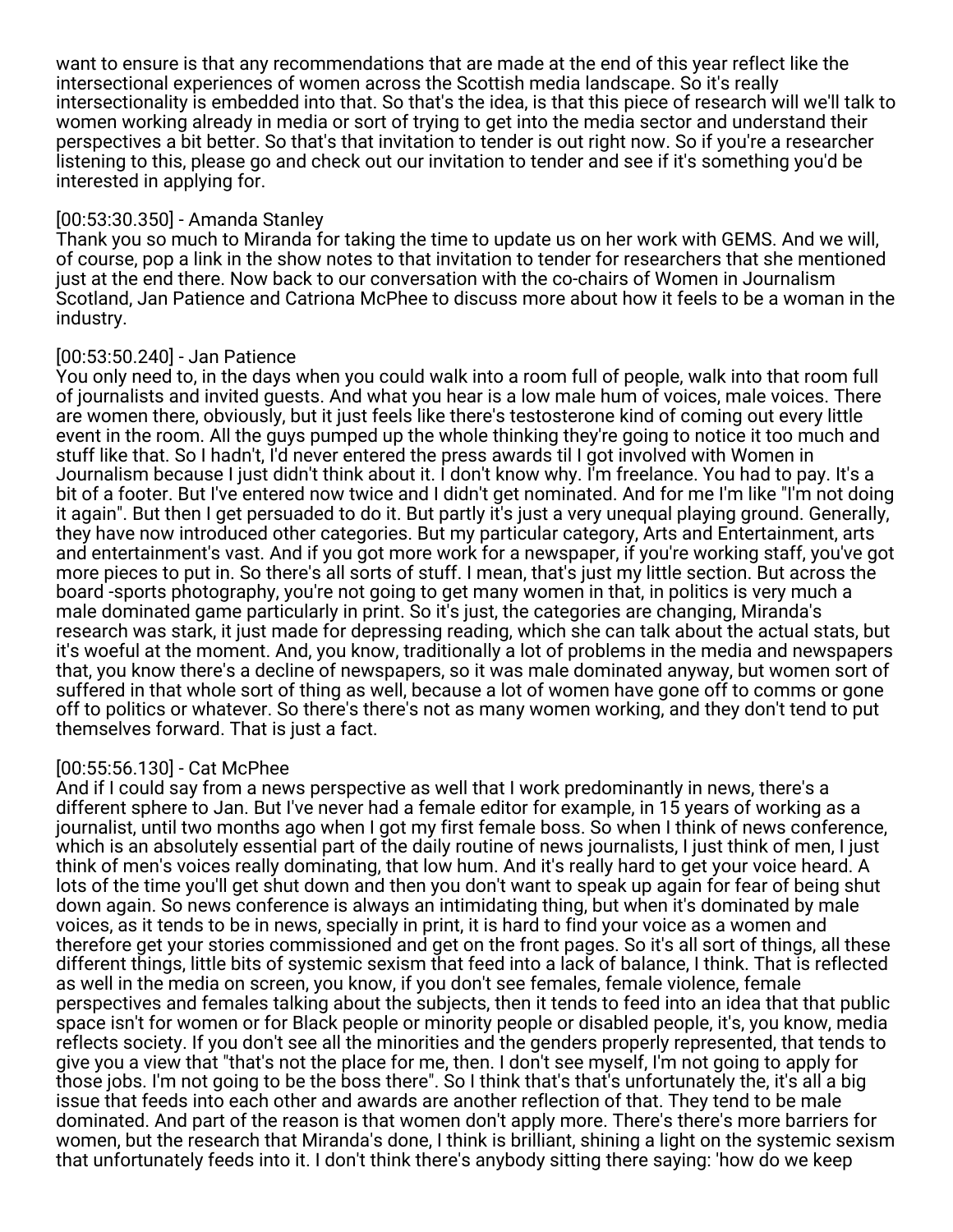women out? How do we get more men on?' Quite the opposite, I think. But inadvertently, inadvertently, there are these layers of sexism that collectively contribute to an imbalance.

## [00:58:07.590] - Jan Patience

Yeah, I totally agree that, you know, and I don't want to come down on male colleagues are struggling as well here. And I think it's not about them, if you like. It's just about all these myriad of factors that come together in a perfect storm which and, the press awards, for example, last 2020, twenty six percent of the nominees were women. We're not twenty twenty six percent of society we're you know, it's a fifty fifty thing. So why is that? Why are we not putting ourselves forward when we do good work? Interestingly, my press awards story, if I could you just quickly tell you this. This is my best press awards tale was when I went to the last one that they held, which would be 2019. And despite worked in this industry for 30 years, I walked in in my wee black dress, feeling a bit intimidated on my own. Found myself in this room, with a buzz, buzz, buzz of men, chatting in groups. And I found myself next to Judy Murray, in a sparkly dress. So I just said hi. And she said to me she looked a bit kind of lost, a bit lost, not completely lost. So we had a chat and hen someone came over to take her to her table because she'd been an invited guest. And the guy just was like, just ignored me. And then just sort of led her by the arm away and she said: "hold on a minute, can Jan come with me?" Come with me as well and join us. And I thought, good on you, Judy Murray. You are a complete and utter star, because that guy didn't give a monkeys, I was then going to be standing on my own and the roomful of blokes .

[00:59:54.510] - Alys Mumford Makes me love Judy Murray even more.

[00:59:59.280] - Jan Patience I love Judy Murray. I'll not hear a word against her.

[00:59:59.610] - Cat McPhee That's a great example of woman helping other women.

[01:00:03.780] - Jan Patience

Exactly, and that was that kind of said a lot to me. and I thought one day that'll come round and I'll be able to say to Judy Murray: "you are a top bird".

[01:00:11.670] [laughter]

[01:00:12.750] - Amanda Stanley That's the cold open for the episode.

[01:00:21.240] - Alys Mumford

So wonderful. So you mentioned there that, sort of, equal equal pay was something that came up a lot from your members that you want to focus on for the next year? Is there anything else coming up from for WIJ Scotland that you want to tell our listeners about?

## [01:00:36.420] - Jan Patience

Well, we've got quite a few things still in the...they're not actually announced yet, but we've got another "think like a boss" session which we had with the first one last week, which was led by Gabriella Bennett of the Times, a cracking session with Kirsty Wark and Anna Burnside from The Daily Record and Suzanne Lord from the BBC. So it was really empowering, actually, so we're going to definitely do that again. It's going to be Anna Burnside again is going to be running a salon, a book salon with Vicky Allen from the Herald on how to write non-fiction books, ongoing mentoring as well, which we started that up, which is a great thing. We're all sort of off talking to our mentees. What else Cat?

#### [01:01:26.110] - Cat McPhee

We're looking at launching some campaigns this year. We haven't fully settled on what they're going to be, but that will be informed by the survey. And we've got a new subcommittee to try and campaign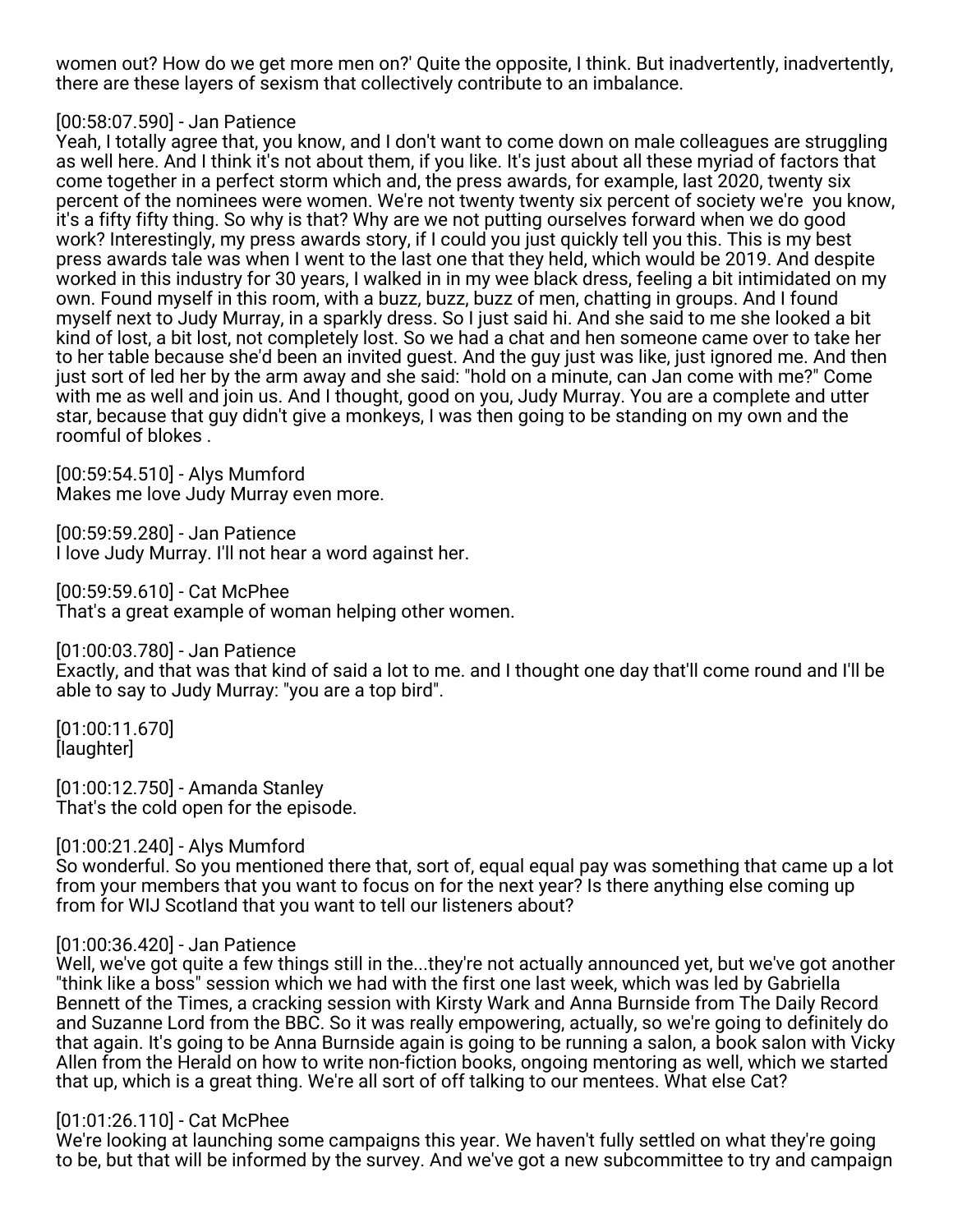on certain things. I suspect it will be online abuse that we go for or equal pay possibly, were the two overwhelming topics that members asked us to tackle to try and help with. So there'll be a campaign launch at some point in the next few months, I suspect. And we're also looking at a potential new scheme to try and help redress the gender imbalance in talking heads on broadcast news, so we're working to help support some workshops that will hopefully be announced in the next month and to equip expert women to feel confident, to take up interview opportunities with broadcasters and then show off their skills as much as their male counterparts do.

#### [01:02:20.010] - Alys Mumford

Fantastic. That all sounds super exciting. And we will, of course, link in the show notes to where you can find out more about WIJ Scotland and keep up to date with them.

#### [01:02:27.750] - Amanda Stanley

Great. So we're going to round off this podcast now as we started with something good that's happened, we're going to round it out with a recommendation for our listeners so it can be an event that's coming up. A digital event. It can be a book recommendation, something you're watching just anything that you'd want to plug yourself. Any recommendations at all. So maybe, Jan, if we start with you, if you have anything?

## [01:02:52.930] - Jan Patience

Yeah I've got loads, actually. Just the one that hadn't even thought about until you mentioned that I'm doing training called 'Speak for yourself' alongside a colleague, Jill Brown, a journalist colleague, and a voice coach and actor called Leigh Biagi, and it's aimed at professional women to give them the tools to to present themselves in a professional setting, especially now that we're all on Zoom. And that matters as to how you look and how you present yourself and how you how you get more confident, how you use your voice and so on, so that it's called 'Speak for yourself' and we're on Twitter and Facebook if you find it. But yeah, I'm looking forward to doing that.

[01:03:34.800] - Amanda Stanley Great. What about yourself Cat?

## [01:03:37.110] - Cat McPhee

Yeah, I would highly recommend a podcast I discovered recently called Witches of Scotland and it's run by a Scottish lawyer and author Claire Mitchell and Zoe Venditozzie who have done loads of research and great work into basically uncovering the wrongs of the past in terms of the witch trials in Scotland and all the thousands of women, and some men, who were wrongly killed and persecuted and tortured and horrific, horrific things happen to them for obviously the completely untrue crime of being a witch. So it's a really shocking part of Scottish history. I think people are a little bit ignorant of some things, I certainly was until I came across this podcast. But they look at different examples in each episode and it's gone on for dozens of episodes. But it's really interesting, they speak to experts every time. And they've just launched a petition to the Scottish Parliament to have some of these conviction wrongs addressed. So I think it's going to be a very interesting campaign to see where it goes and I really hope it's successful. I would recommend listening to it, just a fascinating listen.

#### [01:04:50.340] - Amanda Stanley

And Alys, what about yourself? Do you have anything you'd like to recommend?

## [01:04:53.430] - Alys Mumford

I do. The events by Glasgow Women's Library are always a good thing to check out, and they have regular programmes. But one coming up caught my eye on the 14th of April, which is 'a quilters guide to the lesbian archive', which combines two of my loves of crafting and queer history. So do check that out, again we'll link to that in the shownotes. And Amanda, give us a rec.

## [01:05:17.100] - Amanda Stanley

So I've been looking online at more kind of online talks and things I've been wanting to to subscribe to. And one that I came across was actually at the Irish Museum of Modern Art. And with Sarah Ahmed, I'd missed she'd done a talk for the Glasgow School of Art recently, which I think is going to